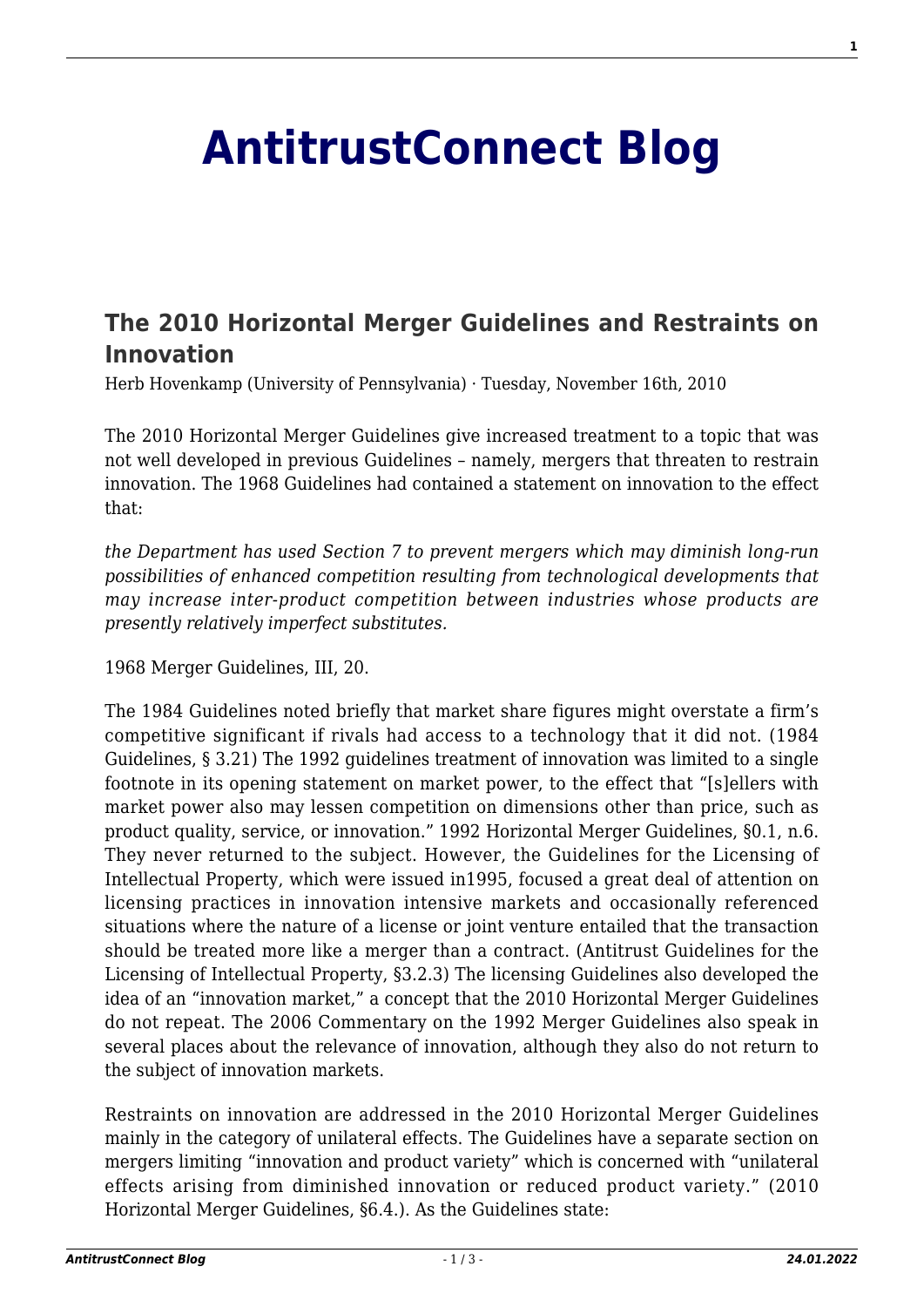*The Agencies may consider whether a merger is likely to diminish innovation competition by encouraging the merged firm to curtail its innovative efforts below the level that would prevail in the absence of the merger. That curtailment of innovation could take the form of reduced incentive to continue with an existing productdevelopment effort or reduced incentive to initiate development of new products.*

*The first of these effects is most likely to occur if at least one of the merging firms is engaging in efforts to introduce new products that would capture substantial revenues from the other merging firm. The second, longer-run effect is most likely to occur if at least one of the merging firms has capabilities that are likely to lead it to develop new products in the future that would capture substantial revenues from the other merging firm. The Agencies therefore also consider whether a merger will diminish innovation competition by combining two of a very small number of firms with the strongest capabilities to successfully innovate in a specific direction.*

*The Agencies evaluate the extent to which successful innovation by one merging firm is likely to take sales from the other, and the extent to which post-merger incentives for future innovation will be lower than those that would prevail in the absence of the merger.*

The story closely resembles that of diverted sales on the demand side, except that in this case the emphasis is on diversion of supply through innovation. The concern is hardly fanciful and some version of it has been known in antitrust since the beginning of the twentieth century. For example, in *Continental Paper Bag Co. v. Eastern Paper Bag Co.,* 210 U.S. 405, 429 (1908), the dominant firm had acquired a patent in a technology that competed with technology it was already using. It did not use the patent at all, preferring to stick with its existing technology, but also refused to license it to others and filed a successful infringement action against a rival firm that developed technology that infringed the acquired patent.

A similar concern is also expressed in the Antitrust Law treatise, which argues that an appropriate remedy in most such cases is to permit dominant firms to acquire nonexclusive licenses in patents that lie at the heart of their power, but not exclusive licenses (3 Antitrust Law ¶707g) Prohibiting such acquisitions altogether often precludes firms from keeping their own technology up to date. In order to accomplish this, however, they do not need the patent's power to exclude; they only need access to patented technology developed by others. As a result, permitting the acquisition of nonexclusive licenses strikes about the right balance between denying a dominant firm access to essential technology and permitting it to exclude others from its market.

Both the acquisition and the nonuse of a patent are lawful acts in and of themselves. However, the combination of acquisition and nonuse represents a different concern – a practice that is not authorized by the Patent Act and that can result in the suppression of competition. Indeed, the acquisition and nonuse of patent can be far more threatening to competition than the acquisition of a production facility, whether or not it is shut down. When an acquired plant or other productive facility is taken off the market or out of production by a merger others can build a rival plant depending on the height of entry barriers and other market factors. But a patent forecloses all